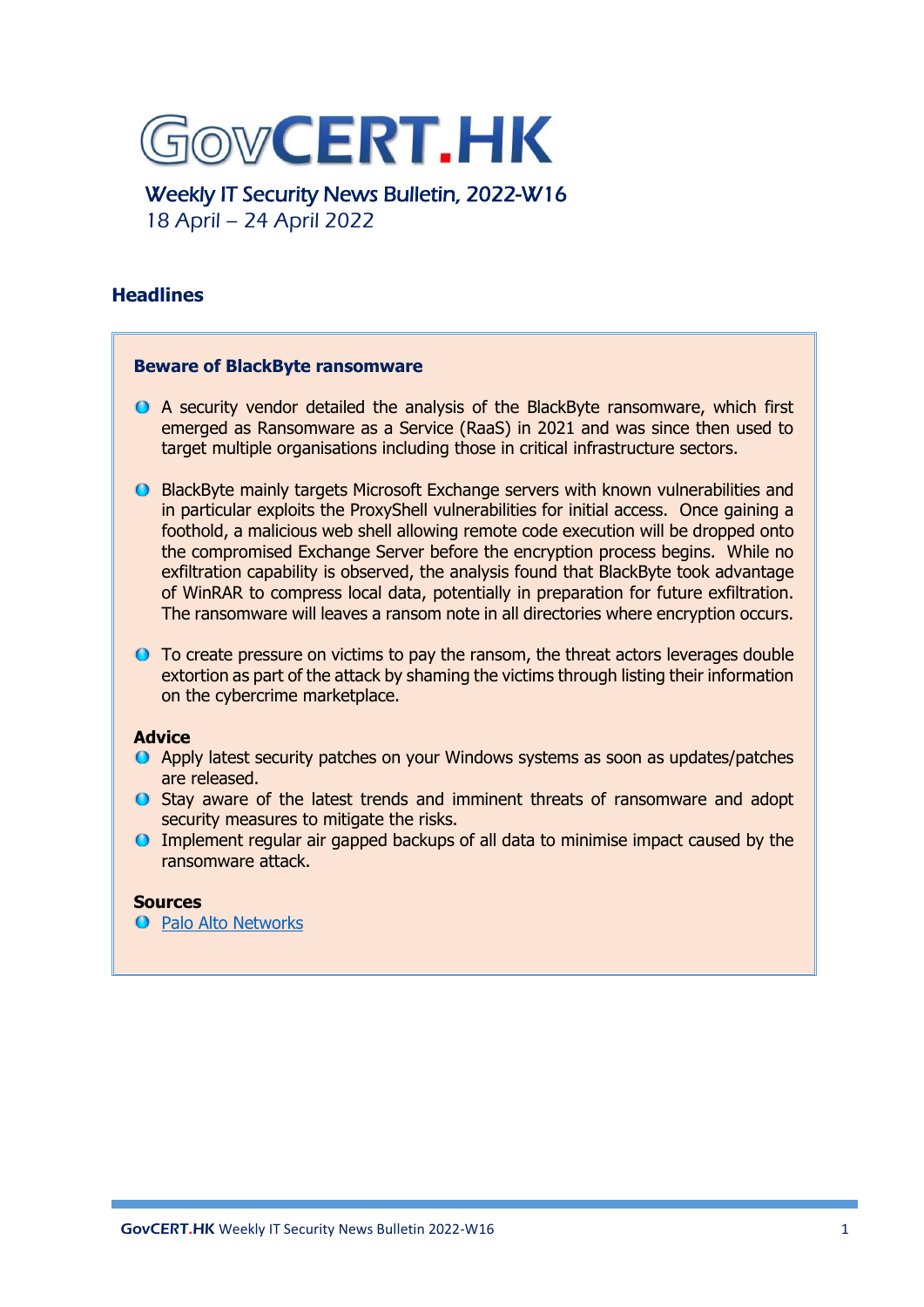# **Malware targets Docker for cryptomining operations**

- Security researchers observed a botnet cryptomining campaign targeting poorly secured or misconfigured Docker services. With Docker gaining popularity to run application workloads on cloud platforms, the campaign leveraged exposed Docker APIs in an attempt to mine cryptocurrency on their Linux system hosts.
- Docker provides a set of APIs for developers to build, deploy and manage their containers on local servers or cloud platforms using simple commands. However, these APIs may be exposed to the Internet if not configured correctly. In a case reported by the security researcher, the threat actor scanned for exposed Docker APIs as an initial access vector to systems and ran a malicious container to fetch a malicious image file that contained a malicious script from an attacker-controlled remote server.
- O Once the script was deployed, it would subsequently terminate daemon processes, disable cloud monitoring services and dropped the cryptocurrency miners together with backdoor malware on the infected systems. To spread laterally, threat actors would also leverage SSH keys found on the infected systems and repeat the infection process.

## **Advice**

- Avoid exposing cloud resources to the Internet and consider adopting a Zero-Trust policy for any incoming network traffic.
- $\bullet$  Secure containers from potential risks by applying the latest security updates in a timely manner.
- Establish monitoring for Docker workloads and stay vigilant against any suspicious system resource utilisation.

### **Sources**

- **O** [CrowdStrike](https://www.crowdstrike.com/blog/lemonduck-botnet-targets-docker-for-cryptomining-operations/)
- **[BleepingComputer](https://www.bleepingcomputer.com/news/security/docker-servers-hacked-in-ongoing-cryptomining-malware-campaign/)**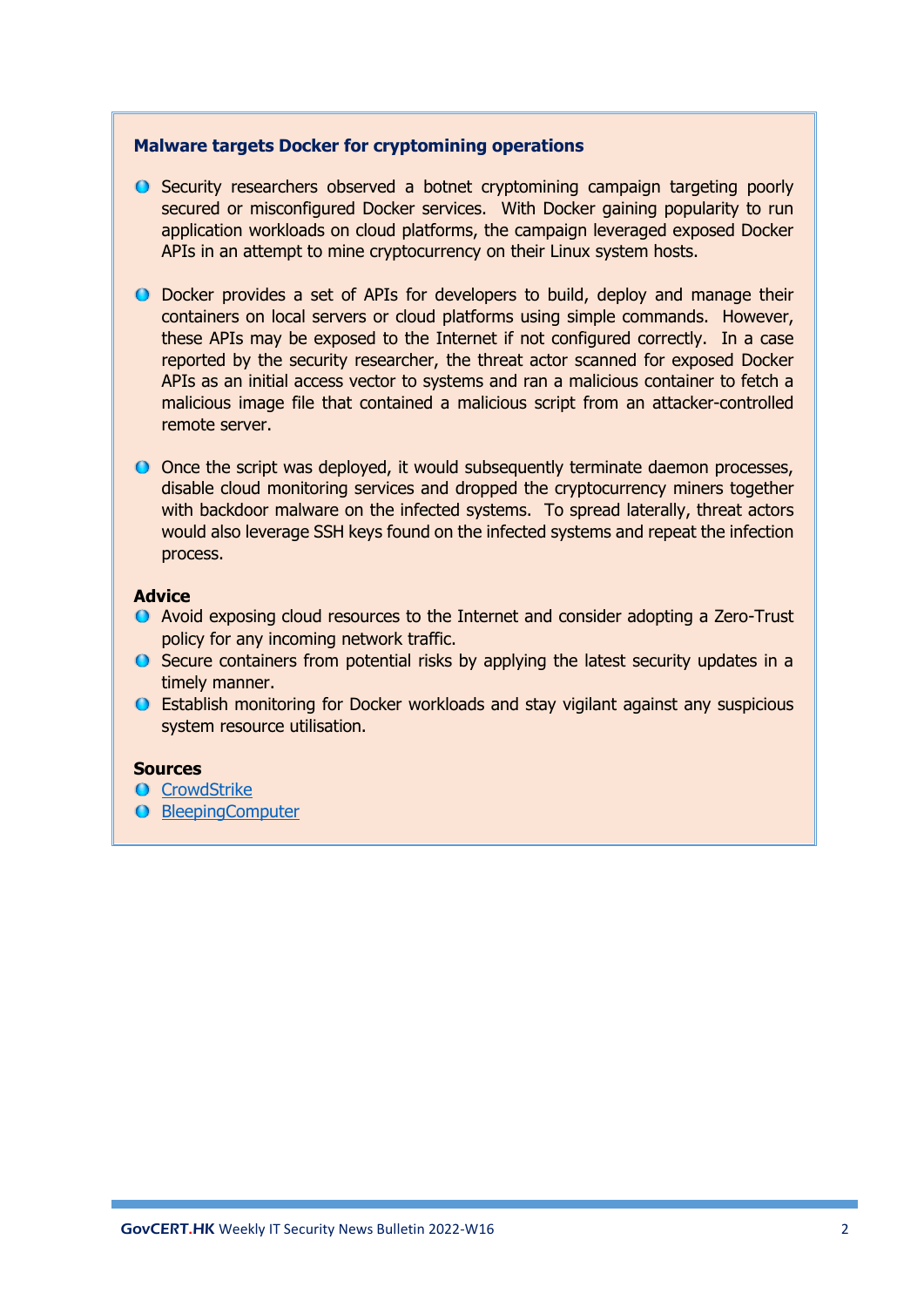# **Product Vulnerability Notes & Security Updates**

## **1. Automated Logic WebCTRL**

<https://us-cert.cisa.gov/ics/advisories/icsa-22-109-02>

#### **2. Debian**

<https://www.debian.org/security/2022/dsa-5115> <https://www.debian.org/security/2022/dsa-5116> <https://www.debian.org/security/2022/dsa-5117> <https://www.debian.org/security/2022/dsa-5120> <https://www.debian.org/security/2022/dsa-5121> <https://www.debian.org/security/2022/dsa-5122> <https://www.debian.org/security/2022/dsa-5123>

#### **3. Delta Electronics Products**

<https://us-cert.cisa.gov/ics/advisories/icsa-22-104-01> <https://us-cert.cisa.gov/ics/advisories/icsa-22-111-01>

#### **4. Drupal**

[https://https://www.drupal.org/sa-core-2022-008](https://https/www.drupal.org/sa-core-2022-008) [https://https://www.drupal.org/sa-core-2022-009](https://https/www.drupal.org/sa-core-2022-009)

#### **5. Elcomplus Products**

<https://us-cert.cisa.gov/ics/advisories/icsa-22-109-04> <https://us-cert.cisa.gov/ics/advisories/icsa-22-109-05>

#### **6. F5 Products**

<https://support.f5.com/csp/article/K21054458>

#### **7. FANUC ROBOGUIDE Simulation Platform**

<https://us-cert.cisa.gov/ics/advisories/icsa-22-109-03>

### **8. Hitachi Energy MicroSCADA Pro/X SYS600**

<https://us-cert.cisa.gov/ics/advisories/icsa-22-111-03>

#### **9. IBM Products**

<https://www.ibm.com/support/pages/node/6573293>

#### **10. Interlogix Hills ComNav**

<https://us-cert.cisa.gov/ics/advisories/icsa-22-109-01>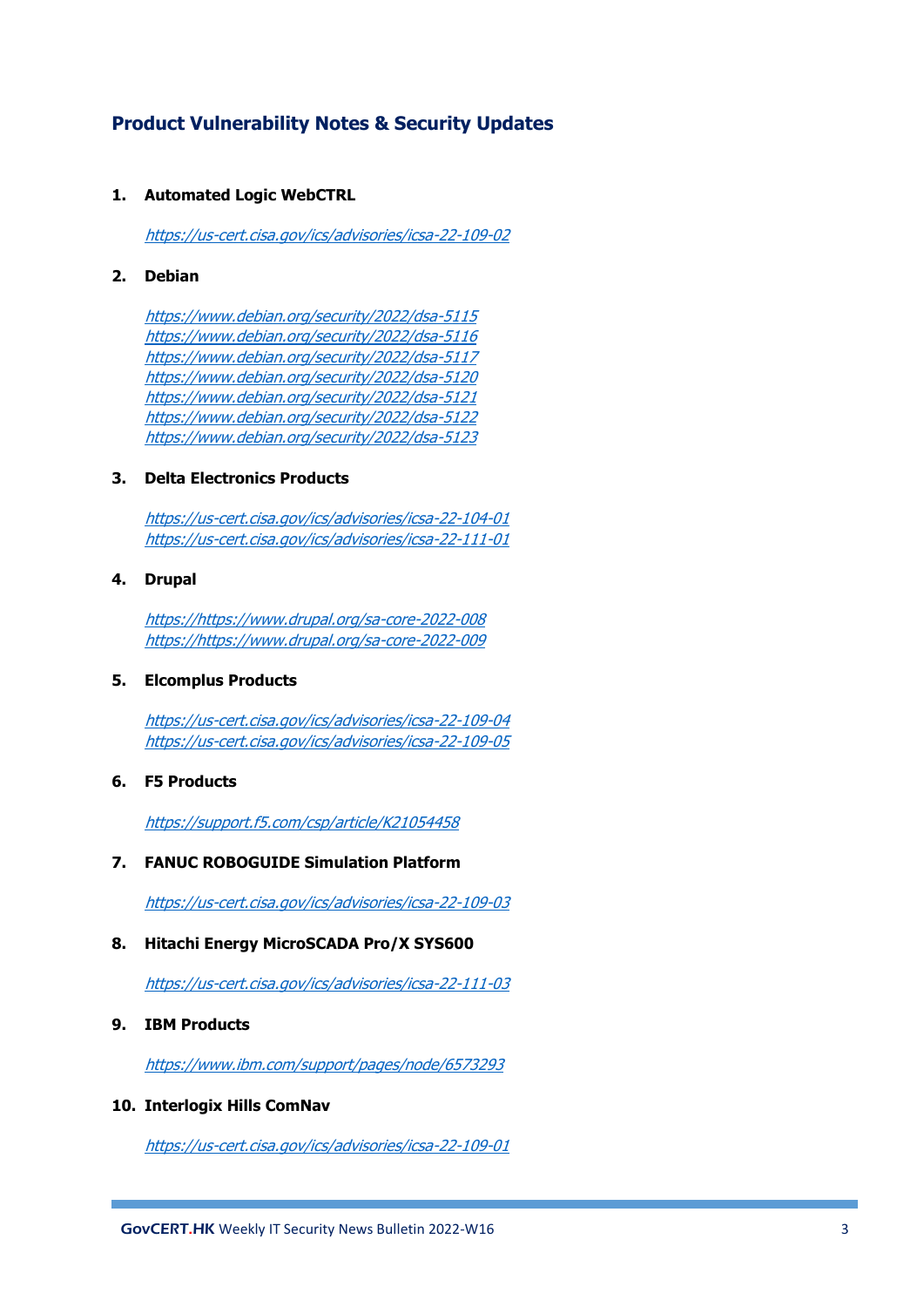#### **11. Johnson Controls Metasys Products**

<https://us-cert.cisa.gov/ics/advisories/icsa-22-104-02> <https://us-cert.cisa.gov/ics/advisories/icsa-22-111-02>

#### **12. McAfee**

<https://kc.mcafee.com/corporate/index?page=content&id=SB10381>

#### **13. openSUSE**

[https://lists.opensuse.org/archives/list/security](https://lists.opensuse.org/archives/list/security-announce@lists.opensuse.org/thread/662Q4K3MTGYRNK4HPTROD3ZFI3H2D2QA/)[announce@lists.opensuse.org/thread/662Q4K3MTGYRNK4HPTROD3ZFI3H2D2QA/](https://lists.opensuse.org/archives/list/security-announce@lists.opensuse.org/thread/662Q4K3MTGYRNK4HPTROD3ZFI3H2D2QA/) [https://lists.opensuse.org/archives/list/security](https://lists.opensuse.org/archives/list/security-announce@lists.opensuse.org/thread/DGAUAZBEGR57YHBPABYELAXXVLEITVUZ/)[announce@lists.opensuse.org/thread/DGAUAZBEGR57YHBPABYELAXXVLEITVUZ/](https://lists.opensuse.org/archives/list/security-announce@lists.opensuse.org/thread/DGAUAZBEGR57YHBPABYELAXXVLEITVUZ/) [https://lists.opensuse.org/archives/list/security](https://lists.opensuse.org/archives/list/security-announce@lists.opensuse.org/thread/G5YYTVAL4HMIDBKVGBDTZND7UELHVRC2/)[announce@lists.opensuse.org/thread/G5YYTVAL4HMIDBKVGBDTZND7UELHVRC2/](https://lists.opensuse.org/archives/list/security-announce@lists.opensuse.org/thread/G5YYTVAL4HMIDBKVGBDTZND7UELHVRC2/) [https://lists.opensuse.org/archives/list/security](https://lists.opensuse.org/archives/list/security-announce@lists.opensuse.org/thread/GCTOZ6PYY7RHFKQZCR36S4INP2QDEWSL/)[announce@lists.opensuse.org/thread/GCTOZ6PYY7RHFKQZCR36S4INP2QDEWSL/](https://lists.opensuse.org/archives/list/security-announce@lists.opensuse.org/thread/GCTOZ6PYY7RHFKQZCR36S4INP2QDEWSL/) [https://lists.opensuse.org/archives/list/security](https://lists.opensuse.org/archives/list/security-announce@lists.opensuse.org/thread/GY3FXWPGNBOFA2QZOFDFNU2AZJWYEW7A/)[announce@lists.opensuse.org/thread/GY3FXWPGNBOFA2QZOFDFNU2AZJWYEW7A/](https://lists.opensuse.org/archives/list/security-announce@lists.opensuse.org/thread/GY3FXWPGNBOFA2QZOFDFNU2AZJWYEW7A/) [https://lists.opensuse.org/archives/list/security](https://lists.opensuse.org/archives/list/security-announce@lists.opensuse.org/thread/KADIHA2DVB75ZOBL67G3SBOUENCMPRZ5/)[announce@lists.opensuse.org/thread/KADIHA2DVB75ZOBL67G3SBOUENCMPRZ5/](https://lists.opensuse.org/archives/list/security-announce@lists.opensuse.org/thread/KADIHA2DVB75ZOBL67G3SBOUENCMPRZ5/) [https://lists.opensuse.org/archives/list/security](https://lists.opensuse.org/archives/list/security-announce@lists.opensuse.org/thread/LFRGVANZSHVPH347SJNAHULVC5ZG2ZTV/)[announce@lists.opensuse.org/thread/LFRGVANZSHVPH347SJNAHULVC5ZG2ZTV/](https://lists.opensuse.org/archives/list/security-announce@lists.opensuse.org/thread/LFRGVANZSHVPH347SJNAHULVC5ZG2ZTV/) [https://lists.opensuse.org/archives/list/security](https://lists.opensuse.org/archives/list/security-announce@lists.opensuse.org/thread/N3NSKDPRHUENCNFIPJHSG7V326EE6EYD/)[announce@lists.opensuse.org/thread/N3NSKDPRHUENCNFIPJHSG7V326EE6EYD/](https://lists.opensuse.org/archives/list/security-announce@lists.opensuse.org/thread/N3NSKDPRHUENCNFIPJHSG7V326EE6EYD/) [https://lists.opensuse.org/archives/list/security](https://lists.opensuse.org/archives/list/security-announce@lists.opensuse.org/thread/OSRKZNBHTNPBXXEBPZVNKUWSIPPLZXJE/)[announce@lists.opensuse.org/thread/OSRKZNBHTNPBXXEBPZVNKUWSIPPLZXJE/](https://lists.opensuse.org/archives/list/security-announce@lists.opensuse.org/thread/OSRKZNBHTNPBXXEBPZVNKUWSIPPLZXJE/) [https://lists.opensuse.org/archives/list/security](https://lists.opensuse.org/archives/list/security-announce@lists.opensuse.org/thread/OW6NT6ZHAVSZIH2A3BFFR2EWWDYFK7FZ/)[announce@lists.opensuse.org/thread/OW6NT6ZHAVSZIH2A3BFFR2EWWDYFK7FZ/](https://lists.opensuse.org/archives/list/security-announce@lists.opensuse.org/thread/OW6NT6ZHAVSZIH2A3BFFR2EWWDYFK7FZ/) [https://lists.opensuse.org/archives/list/security](https://lists.opensuse.org/archives/list/security-announce@lists.opensuse.org/thread/RT4PK6MXMUBIFIGD2YA7HAH4DD43QU3Z/)[announce@lists.opensuse.org/thread/RT4PK6MXMUBIFIGD2YA7HAH4DD43QU3Z/](https://lists.opensuse.org/archives/list/security-announce@lists.opensuse.org/thread/RT4PK6MXMUBIFIGD2YA7HAH4DD43QU3Z/) [https://lists.opensuse.org/archives/list/security](https://lists.opensuse.org/archives/list/security-announce@lists.opensuse.org/thread/RT7EBWFKU35SW2PM3ELHR2KWX4F4JS47/)[announce@lists.opensuse.org/thread/RT7EBWFKU35SW2PM3ELHR2KWX4F4JS47/](https://lists.opensuse.org/archives/list/security-announce@lists.opensuse.org/thread/RT7EBWFKU35SW2PM3ELHR2KWX4F4JS47/) [https://lists.opensuse.org/archives/list/security](https://lists.opensuse.org/archives/list/security-announce@lists.opensuse.org/thread/TBRPZKOZUNORV3ZNXLKMNUZ2AUMPJ4Y6/)[announce@lists.opensuse.org/thread/TBRPZKOZUNORV3ZNXLKMNUZ2AUMPJ4Y6/](https://lists.opensuse.org/archives/list/security-announce@lists.opensuse.org/thread/TBRPZKOZUNORV3ZNXLKMNUZ2AUMPJ4Y6/) [https://lists.opensuse.org/archives/list/security](https://lists.opensuse.org/archives/list/security-announce@lists.opensuse.org/thread/YDVWQ5ZUMZUOMBBPVXPXX6XNCBNZ2BMJ/)[announce@lists.opensuse.org/thread/YDVWQ5ZUMZUOMBBPVXPXX6XNCBNZ2BMJ/](https://lists.opensuse.org/archives/list/security-announce@lists.opensuse.org/thread/YDVWQ5ZUMZUOMBBPVXPXX6XNCBNZ2BMJ/) [https://lists.opensuse.org/archives/list/security](https://lists.opensuse.org/archives/list/security-announce@lists.opensuse.org/thread/YGGYMG7MOCEOKAIHSJGJHXRP2IQLVF47/)[announce@lists.opensuse.org/thread/YGGYMG7MOCEOKAIHSJGJHXRP2IQLVF47/](https://lists.opensuse.org/archives/list/security-announce@lists.opensuse.org/thread/YGGYMG7MOCEOKAIHSJGJHXRP2IQLVF47/)

#### **14. Oracle Linux**

<https://linux.oracle.com/errata/ELSA-2022-1440.html> <https://linux.oracle.com/errata/ELSA-2022-1442.html> <https://linux.oracle.com/errata/ELSA-2022-1445.html>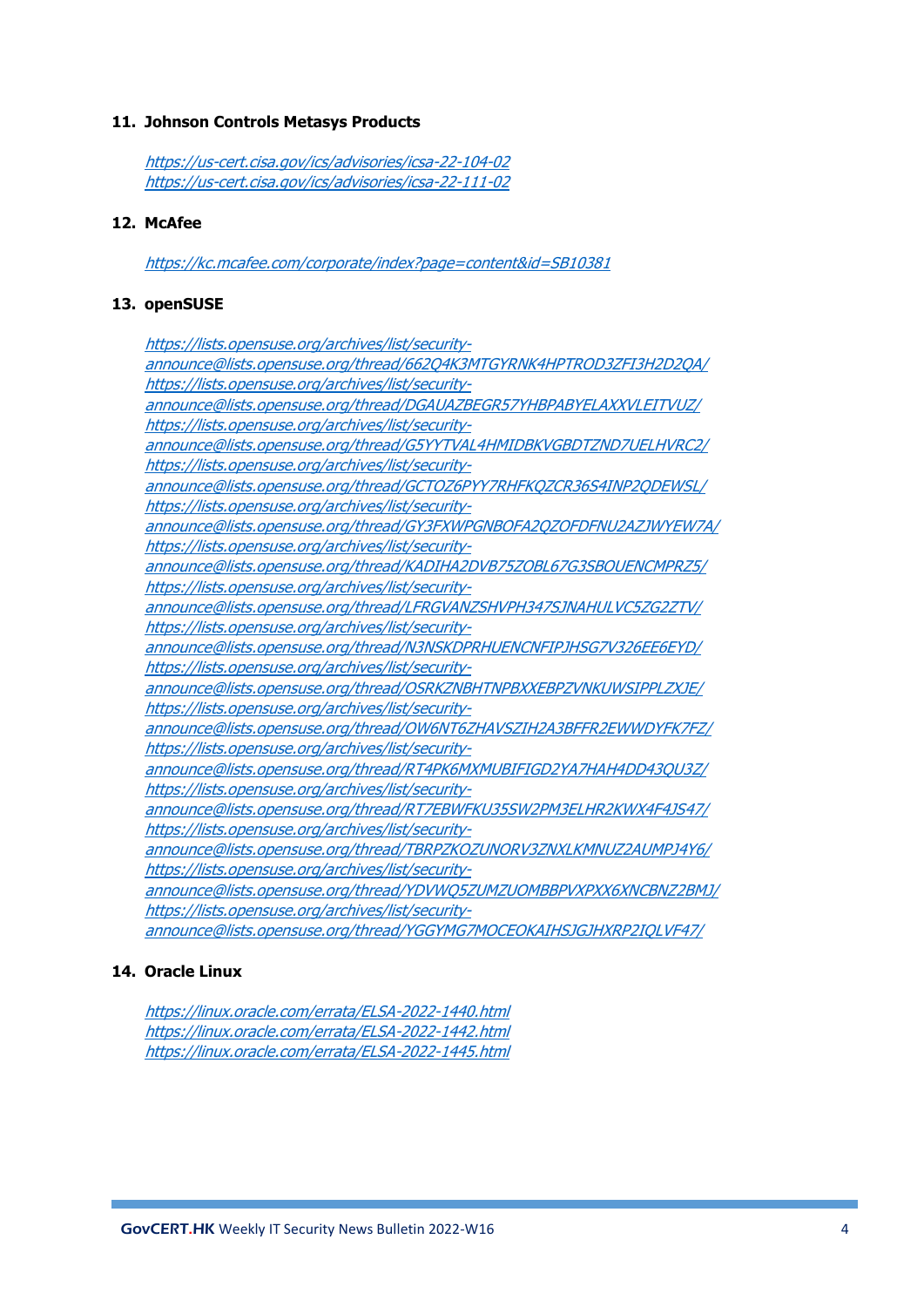#### **15. Red Products**

<https://access.redhat.com/errata/RHSA-2022:1336> <https://access.redhat.com/errata/RHSA-2022:1356> <https://access.redhat.com/errata/RHSA-2022:1357> <https://access.redhat.com/errata/RHSA-2022:1363> <https://access.redhat.com/errata/RHSA-2022:1370> <https://access.redhat.com/errata/RHSA-2022:1378> <https://access.redhat.com/errata/RHSA-2022:1379> <https://access.redhat.com/errata/RHSA-2022:1389> <https://access.redhat.com/errata/RHSA-2022:1390> <https://access.redhat.com/errata/RHSA-2022:1394> <https://access.redhat.com/errata/RHSA-2022:1396> <https://access.redhat.com/errata/RHSA-2022:1402> <https://access.redhat.com/errata/RHSA-2022:1407> <https://access.redhat.com/errata/RHSA-2022:1410> <https://access.redhat.com/errata/RHSA-2022:1413> <https://access.redhat.com/errata/RHSA-2022:1417> <https://access.redhat.com/errata/RHSA-2022:1418> <https://access.redhat.com/errata/RHSA-2022:1440> <https://access.redhat.com/errata/RHSA-2022:1441> <https://access.redhat.com/errata/RHSA-2022:1442> <https://access.redhat.com/errata/RHSA-2022:1443> <https://access.redhat.com/errata/RHSA-2022:1444> <https://access.redhat.com/errata/RHSA-2022:1445> <https://access.redhat.com/errata/RHSA-2022:1461> <https://access.redhat.com/errata/RHSA-2022:1462> <https://access.redhat.com/errata/RHSA-2022:1463> <https://access.redhat.com/errata/RHSA-2022:1469> <https://access.redhat.com/errata/RHSA-2022:1476> <https://access.redhat.com/errata/RHSA-2022:1478> <https://us-cert.cisa.gov/ics/advisories/icsa-22-104-03>

### **16. Siemens Products**

<https://us-cert.cisa.gov/ics/advisories/icsa-22-104-04> <https://us-cert.cisa.gov/ics/advisories/icsa-22-104-05> <https://us-cert.cisa.gov/ics/advisories/icsa-22-104-06> <https://us-cert.cisa.gov/ics/advisories/icsa-22-104-07> <https://us-cert.cisa.gov/ics/advisories/icsa-22-104-08> <https://us-cert.cisa.gov/ics/advisories/icsa-22-104-09> <https://us-cert.cisa.gov/ics/advisories/icsa-22-104-10> <https://us-cert.cisa.gov/ics/advisories/icsa-22-104-11> <https://us-cert.cisa.gov/ics/advisories/icsa-22-104-12> <https://us-cert.cisa.gov/ics/advisories/icsa-22-104-13> <https://us-cert.cisa.gov/ics/advisories/icsa-22-104-14> <https://us-cert.cisa.gov/ics/advisories/icsa-22-104-15> <https://us-cert.cisa.gov/ics/advisories/icsa-22-104-16> <https://us-cert.cisa.gov/ics/advisories/icsa-22-104-17>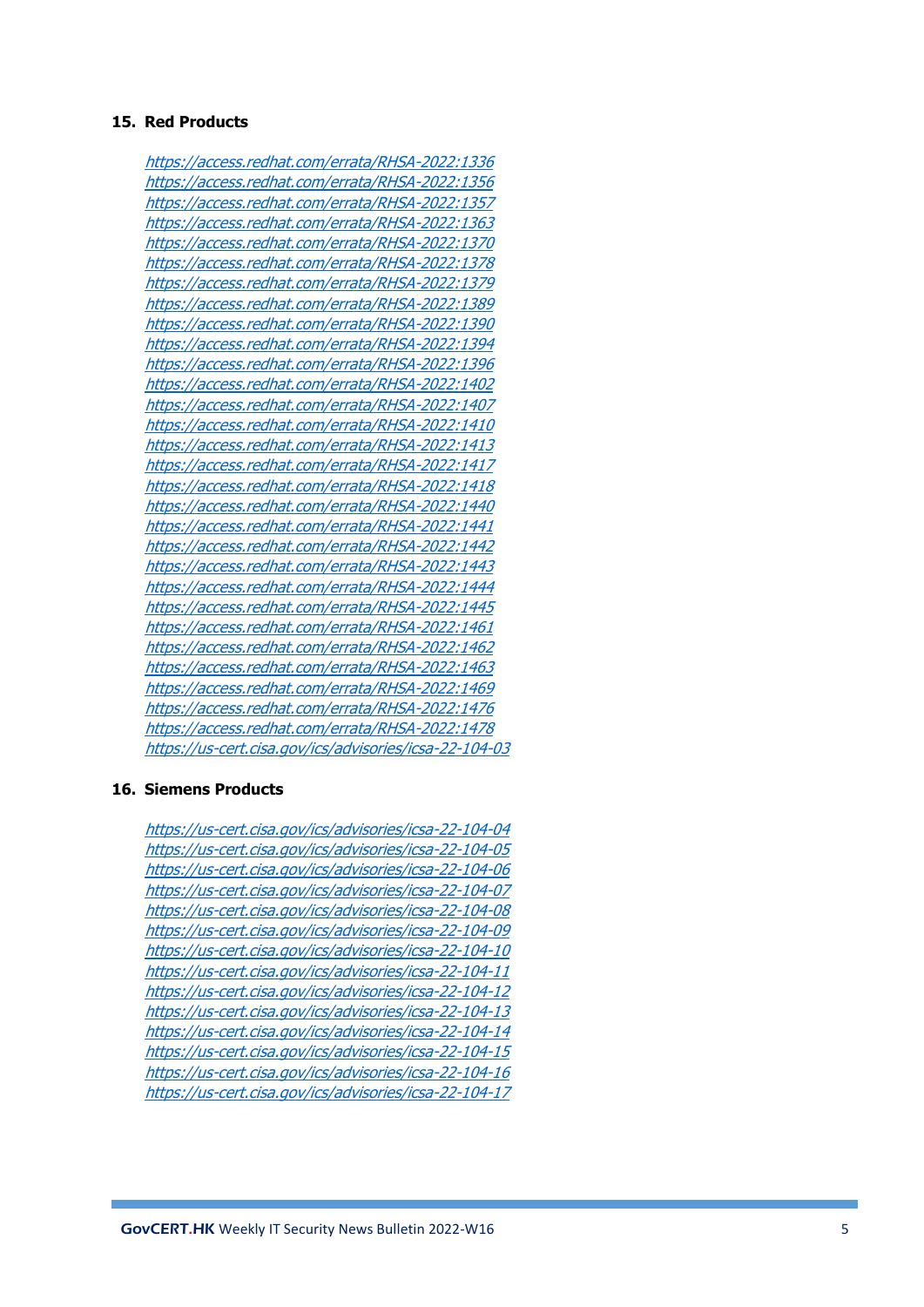## **17. Slackware**

[https://www.slackware.com/security/viewer.php?l=slackware-security&y=2022&m=slackware](https://www.slackware.com/security/viewer.php?l=slackware-security&y=2022&m=slackware-security.452938)[security.452938](https://www.slackware.com/security/viewer.php?l=slackware-security&y=2022&m=slackware-security.452938)

[https://www.slackware.com/security/viewer.php?l=slackware-security&y=2022&m=slackware](https://www.slackware.com/security/viewer.php?l=slackware-security&y=2022&m=slackware-security.453099)[security.453099](https://www.slackware.com/security/viewer.php?l=slackware-security&y=2022&m=slackware-security.453099)

[https://www.slackware.com/security/viewer.php?l=slackware-security&y=2022&m=slackware](https://www.slackware.com/security/viewer.php?l=slackware-security&y=2022&m=slackware-security.456633)[security.456633](https://www.slackware.com/security/viewer.php?l=slackware-security&y=2022&m=slackware-security.456633)

## **18. SUSE**

<https://www.suse.com/support/update/announcement/2022/suse-su-20220716-2/> <https://www.suse.com/support/update/announcement/2022/suse-su-20220720-2/> <https://www.suse.com/support/update/announcement/2022/suse-su-20220727-2/> <https://www.suse.com/support/update/announcement/2022/suse-su-20220736-2/> <https://www.suse.com/support/update/announcement/2022/suse-su-20220802-2/> <https://www.suse.com/support/update/announcement/2022/suse-su-20220844-2/> <https://www.suse.com/support/update/announcement/2022/suse-su-20220845-2/> <https://www.suse.com/support/update/announcement/2022/suse-su-20220930-2/> <https://www.suse.com/support/update/announcement/2022/suse-su-20220942-2/> <https://www.suse.com/support/update/announcement/2022/suse-su-20220943-2/> <https://www.suse.com/support/update/announcement/2022/suse-su-20221040-2/> <https://www.suse.com/support/update/announcement/2022/suse-su-20221194-1/> <https://www.suse.com/support/update/announcement/2022/suse-su-20221196-1/> <https://www.suse.com/support/update/announcement/2022/suse-su-20221197-1/> <https://www.suse.com/support/update/announcement/2022/suse-su-20221212-1/> <https://www.suse.com/support/update/announcement/2022/suse-su-20221215-1/> <https://www.suse.com/support/update/announcement/2022/suse-su-20221217-1/> <https://www.suse.com/support/update/announcement/2022/suse-su-20221218-1/> <https://www.suse.com/support/update/announcement/2022/suse-su-20221223-1/> <https://www.suse.com/support/update/announcement/2022/suse-su-20221224-1/> <https://www.suse.com/support/update/announcement/2022/suse-su-20221230-1/> <https://www.suse.com/support/update/announcement/2022/suse-su-20221242-1/> <https://www.suse.com/support/update/announcement/2022/suse-su-20221246-1/> <https://www.suse.com/support/update/announcement/2022/suse-su-20221248-1/> <https://www.suse.com/support/update/announcement/2022/suse-su-20221250-1/> <https://www.suse.com/support/update/announcement/2022/suse-su-20221252-1/> <https://www.suse.com/support/update/announcement/2022/suse-su-20221254-1/> <https://www.suse.com/support/update/announcement/2022/suse-su-20221255-1/> <https://www.suse.com/support/update/announcement/2022/suse-su-20221256-1/> <https://www.suse.com/support/update/announcement/2022/suse-su-20221257-1/> <https://www.suse.com/support/update/announcement/2022/suse-su-20221258-1/> <https://www.suse.com/support/update/announcement/2022/suse-su-20221259-1/> <https://www.suse.com/support/update/announcement/2022/suse-su-20221260-1/> <https://www.suse.com/support/update/announcement/2022/suse-su-20221261-1/> <https://www.suse.com/support/update/announcement/2022/suse-su-20221265-1/> <https://www.suse.com/support/update/announcement/2022/suse-su-20221266-1/> <https://www.suse.com/support/update/announcement/2022/suse-su-20221267-1/> <https://www.suse.com/support/update/announcement/2022/suse-su-20221268-1/> <https://www.suse.com/support/update/announcement/2022/suse-su-20221269-1/> <https://www.suse.com/support/update/announcement/2022/suse-su-20221270-1/> <https://www.suse.com/support/update/announcement/2022/suse-su-20221271-1/> <https://www.suse.com/support/update/announcement/2022/suse-su-20221272-1/>